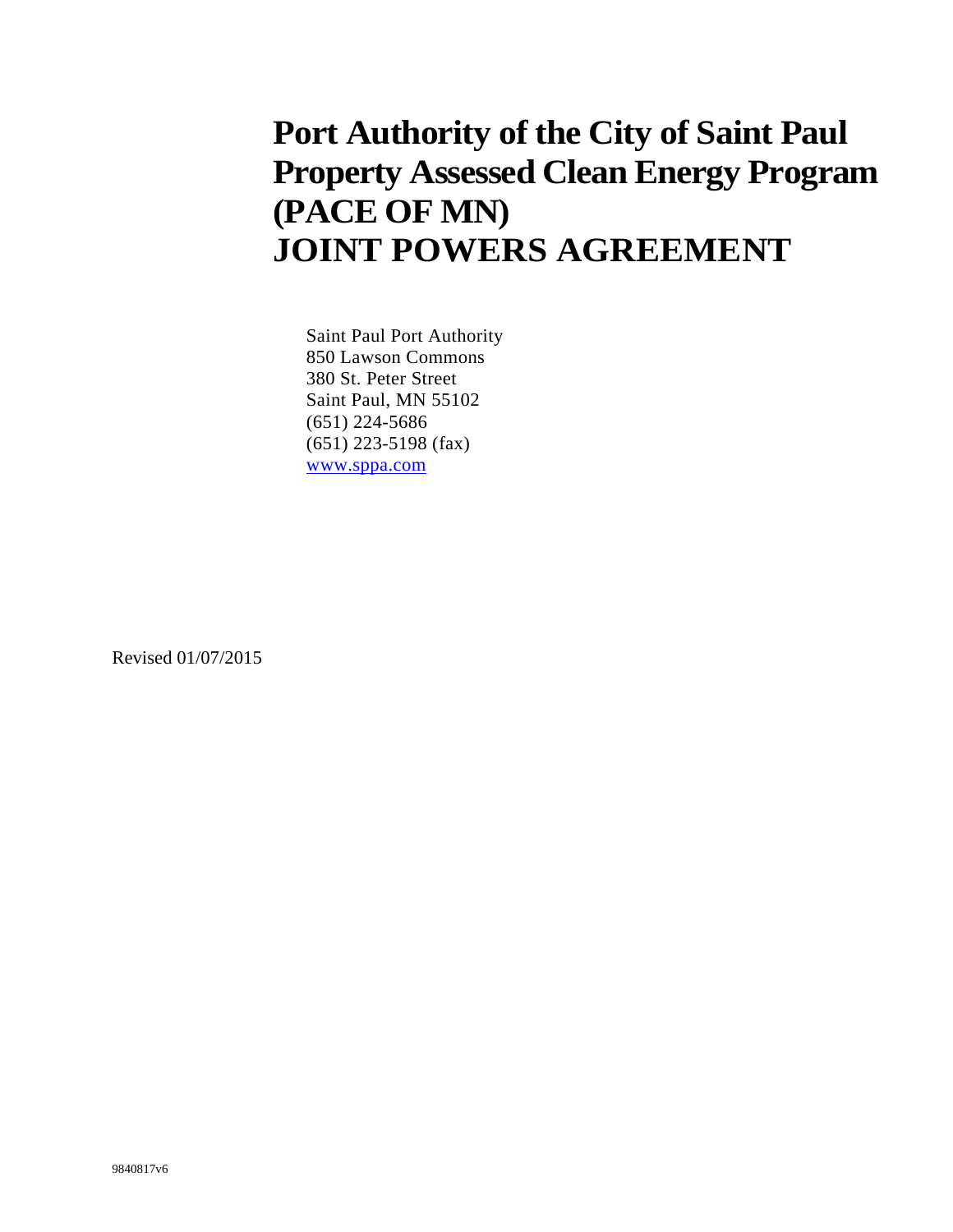## **JOINT POWERS AGREEMENT<sup>1</sup>**

This Agreement, made and entered into as of the \_\_\_\_\_ day of \_\_\_\_\_\_\_\_\_\_\_, 2014, by and between the Port Authority of the City of Saint Paul (the "Port Authority"), a body corporate and politic, and the City of \_\_\_\_\_\_\_\_\_\_\_\_, Minnesota, a municipal corporation (the "City"), provides as follows:

 WHEREAS, the Port Authority has been engaged in governmental programs for providing financing in the City of Saint Paul and in other areas of the State of Minnesota (the "State") by making loans evidenced by various financing leases and loan agreements, and in the process of operating these programs the Port Authority has developed a high degree of financial expertise and strength; and

 WHEREAS, Minnesota Statutes, Sections 216C.435 and 216C.436 and Chapter 429 and 471.59 (collectively the "Act") authorize the City to provide for the financing of the acquisition and construction or installation of energy efficiency and conservation improvements (the "Cost Effective Energy Improvements" as defined in the Act or "Improvements") on Qualifying Real Properties" as defined in the Act (the "Properties" or "Property") located within the boundaries of the City through the use of special assessments; and

 WHEREAS, the Act authorizes the City to designate a local government unit other than the City to implement the program under the Act on behalf of the City; and

 WHEREAS, the City has one or more projects within the boundaries of the City that have Improvements in need of financing, and has adopted its Resolution No. \_\_\_\_\_\_\_ (a copy of which is attached hereto as Exhibit A) to designate the Port Authority to implement and administer a program on behalf of the City to finance such Improvements; and

WHEREAS, the Port Authority has created a program under the Act known as the Property Assessed Clean Energy Program ("PACE OF MN") for purposes of implementing and administering the activities described in the Act, and the Port Authority is willing to implement and administer that program on behalf of the City as requested herein; and

WHEREAS, the City has expressed a desire to make energy improvement financing programs of the kind managed by the Port Authority available for improvements of eligible properties within its boundaries, including but not limited to the Energy Savings Partnership, Trillion BTU and PACE OF MN, and a joint powers agreement is required between the City and the Port Authority for PACE OF MN; and

 WHEREAS, the Improvements will serve citizens of the City of Saint Paul and the City of \_\_\_\_\_\_\_\_\_\_\_\_\_\_\_, as well as Ramsey and \_\_\_\_\_\_\_\_\_\_\_\_\_ Counties and the State of Minnesota.

 $\overline{a}$ 

<sup>&</sup>lt;sup>1</sup> Revise as needed to reflect Host Jurisdiction.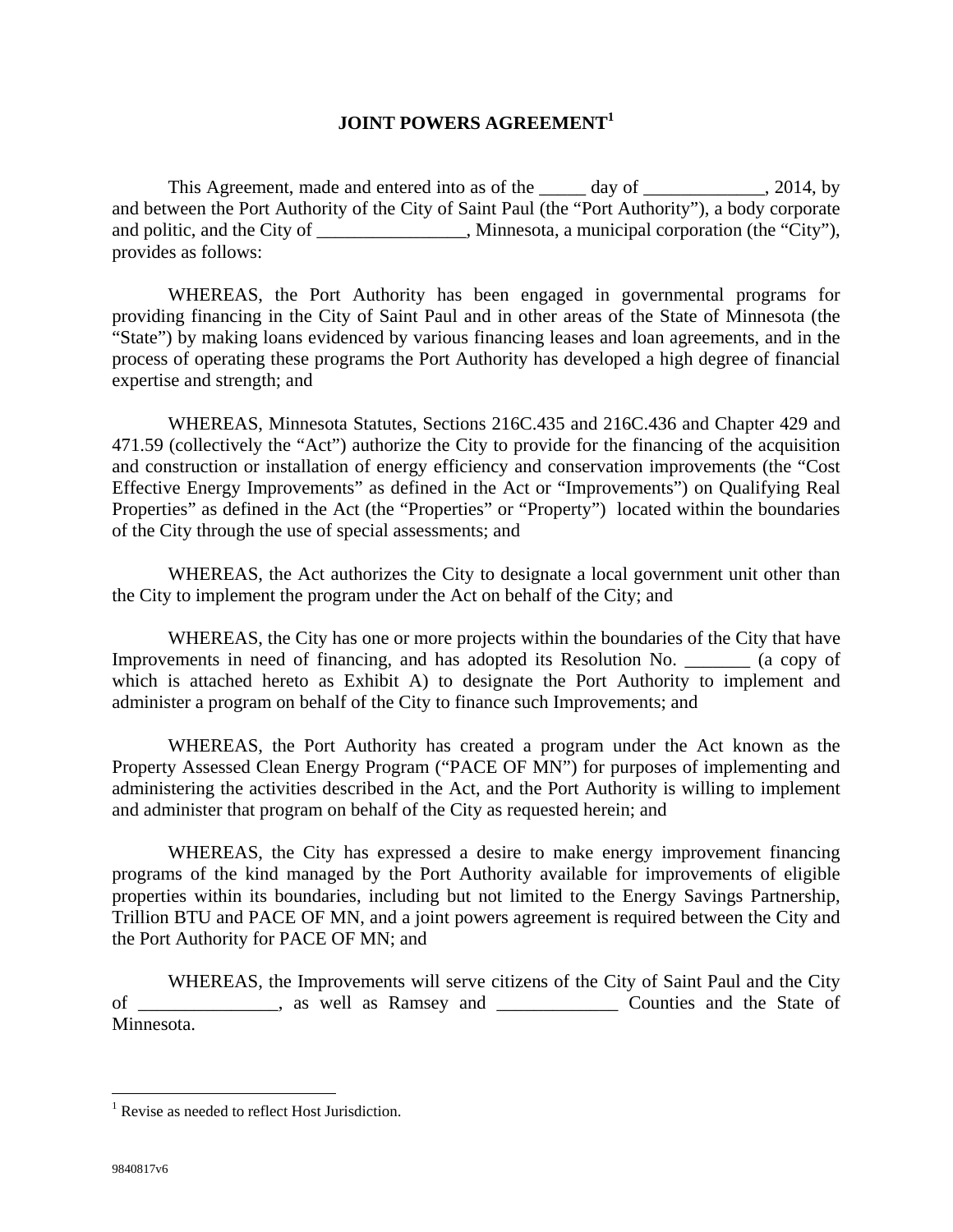NOW THEREFORE, in consideration of the mutual covenants herein made, the parties to this Agreement hereby agree as follows:

 1. The Port Authority will exercise the powers of the Act on behalf of the City to provide financing for Improvements located within the boundaries of the City. Except as otherwise provided in this Joint Powers Agreement, the Port Authority shall be solely responsible for the implementation and administration of PACE OF MN and the financing of the Improvements.

 2. In connection with its implementation and administration of PACE OF MN, and its financing of the Improvements located within the boundaries of the City, it is anticipated that the Port Authority will enter into various agreements with persons wishing to obtain financing for Improvements located within the boundaries of the City as well as with sources of financing for such Improvements (collectively the "Program Documents").

 3. The Port Authority may and is permitted to charge fees for its implementation and administration of PACE OF MN, which fee will be described in, and payable under, the Program Documents.

 4. The Port Authority will have the sole duty and responsibility to comply with or enforce covenants and agreements contained in the Program Documents. This power specifically includes the responsibility for monitoring and enforcing compliance with the provisions of the Program Documents.

 5. Either the Port Authority or a lending institution (the "Lender") will use its own financial resources to finance the Improvements (the "Loan"), or a taxable special assessment revenue bond(s) (the "Bond(s)") issued by the Port Authority in favor of the Lender will be used to finance the improvements. Regardless of the financing mechanism, the Lender will advance funds under the Program Documents to be paid from levied special assessments.

 6. The Loan(s) or Bond(s) must be a special/limited obligation of the Port Authority, payable solely from special assessments levied by the City as provided herein. The Loan(s) or Bond(s) and interest thereon must neither constitute nor give rise to a general indebtedness or pecuniary liability, or a general or moral obligation, or a pledge or loan of credit of the Port Authority, the City, the City of Saint Paul or the State of Minnesota, within the meaning of any constitutional or statutory provision. To that end, the Port Authority hereby agrees to indemnify and hold harmless the City from and against any claims or losses arising out of the failure of the Port Authority to provide for the payment of principal of, and the interest or any premium on the Loan(s) or Bond(s), from special assessment payments actually paid to the Port Authority by the City. This indemnity must not, however, be construed to relate to any claims or losses which might arise by virtue of the exercise, by the City, of its governmental powers in connection with the Project, or by virtue of the failure of the City to levy and collect special assessments with respect to the Improvements or promptly remit such special assessment payments to the Port Authority as provided in the Program Documents.

 7. As and for its contribution to the financing of the Improvements, and as provided in the Act, the City must impose and collect special assessments necessary to pay debt service on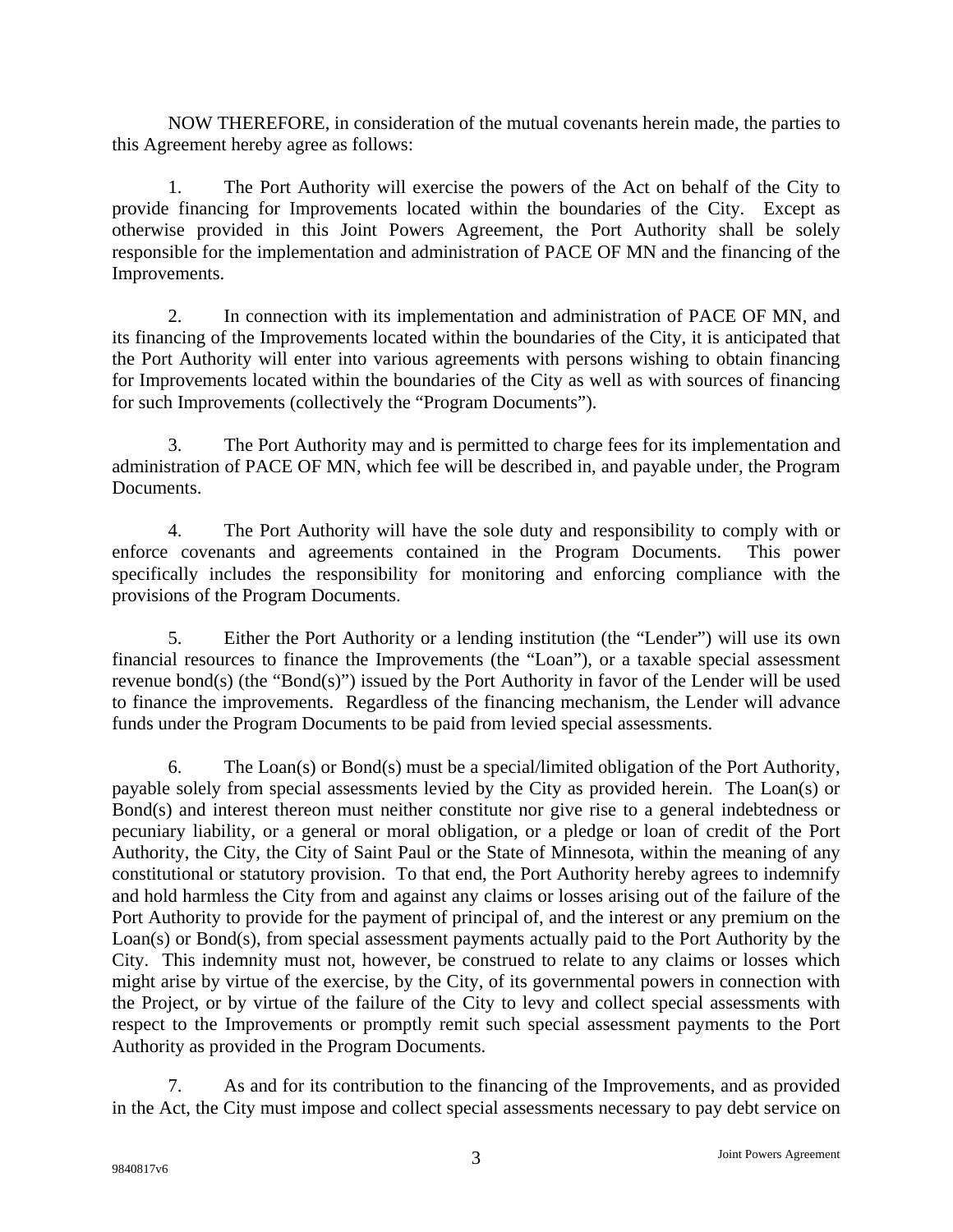that portion of the Loan(s) or Bond(s) attributable to the Improvements located within the boundaries of the City. Evidence that the City has imposed such special assessments is a precondition to the Port Authority's obligation to provide financing to any Improvements located within the boundaries of the City in accordance with the following process:

 A. The Port shall provide to City an application from an Applicant under the Program which includes the following documentation:

 1) A copy of the Application containing the legal name of the Applicant, its legal status, its legal address, a description of the Project, the cost of the Improvements, the total amount to be assessed against the Property and the address, legal description and tax identification code for the Property upon which the Improvements are to be constructed or installed.

 2) A statement from the Port that the proposed Project as described in the Application qualifies under the requirements of the Act and the Port Authority.

 3) A fully-executed copy of the Applicant's Petition and Assessment Agreement suitable for evidencing, and recording if necessary, Applicant's agreement to be assessed for the amount of the Improvements.

 B. Upon receipt of the documentation described in Subparagraph A above, City agrees that it will levy an assessment against the Property for the amount to be assessed as set forth in Section 7.A. above.

 C. Evidence that the City has imposed such special assessments is a precondition to the Port Authority's obligation to provide financing to any Improvements located within the boundaries of the City.

 D. In the event that, after the City levies an assessment against the Property for the costs of the Improvements and related costs as provided for in Subparagraph B above, the Port does not fund the cost of the Improvements as contemplated by this Agreement, the Port shall promptly notify City that it has not and will not fund the costs of the Improvements under the Program and City shall thereafter inform the County Auditor to remove the subject assessment from the Property.

 8. Once the City has imposed special assessments to finance Improvements located within the boundaries of the City, the City must collect and transfer all collections of the assessments received by it upon receipt to the Port Authority for application to the payment of the applicable Loan(s) or Bond(s). The City will take all actions permitted by law for the recovery of the assessments, including without limitation, reinstating the outstanding balance of assessments when the land returns to private ownership, in accordance with Minn. Stat. Section 429.071, Subd. 4. The City acknowledges that the Lender is a third-party beneficiary of the City's covenants herein with respect to the imposition and transfer of special assessments described herein.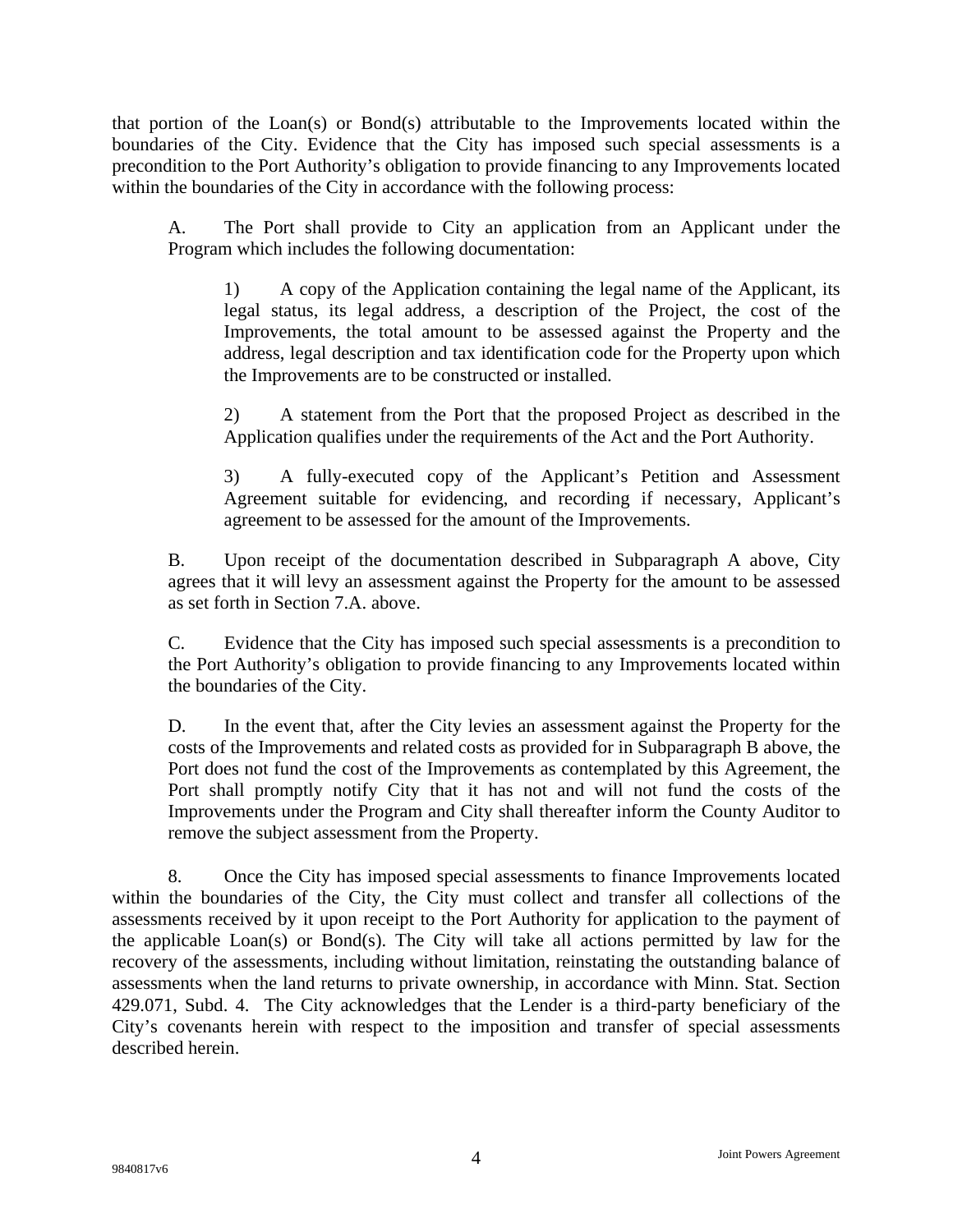9. Unless otherwise provided by concurrent action of the Port Authority and the City, this Agreement will terminate upon a 30-day's advanced written termination notice to the other Joint Powers Agreement partner or upon the retirement or defeasance of all Loan(s) or Bond(s), whichever is later; and notwithstanding any other provisions, this Agreement may not be terminated in advance of such retirement or defeasance.

 10. This Agreement may be amended by the Port Authority and the City, at any time, by an instrument executed by both of them. The Port Authority or the City may not amend this Agreement, however, if the effect of the amendment would impair the rights of the holder of the Loan(s) or Bond(s), unless the holder has consented to the amendment.

 11. This Agreement may be executed in any number of counterparts, each of which when taken together will constitute a single agreement.

[Remainder of page intentionally left blank]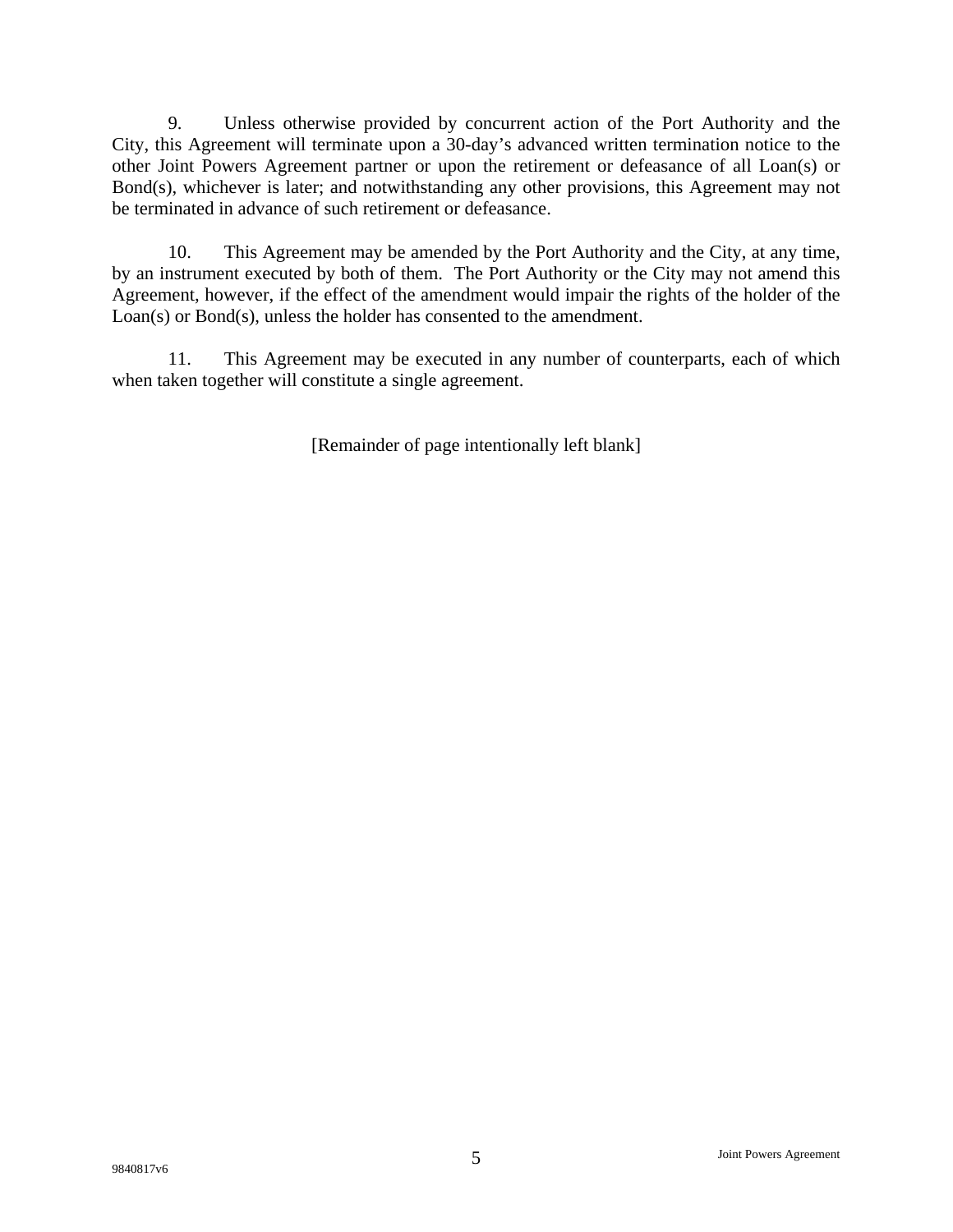IN WITNESS WHEREOF, the Port Authority and the City have caused this Agreement to be executed on their behalf, by their duly authorized officers, as of the day and year first above written.

> PORT AUTHORITY OF THE CITY OF SAINT PAUL

| By: $\qquad \qquad$<br>Its: President                                                             |
|---------------------------------------------------------------------------------------------------|
| By: $\qquad \qquad$<br>Its: Chief Financial Officer                                               |
| CITY OF _____________________, MINNESOTA                                                          |
| By: $\qquad \qquad$<br>Its: $\qquad \qquad$                                                       |
| By: $\qquad \qquad$<br>Its:<br><u> 1989 - Johann Barn, fransk politik forsk politik (d. 1989)</u> |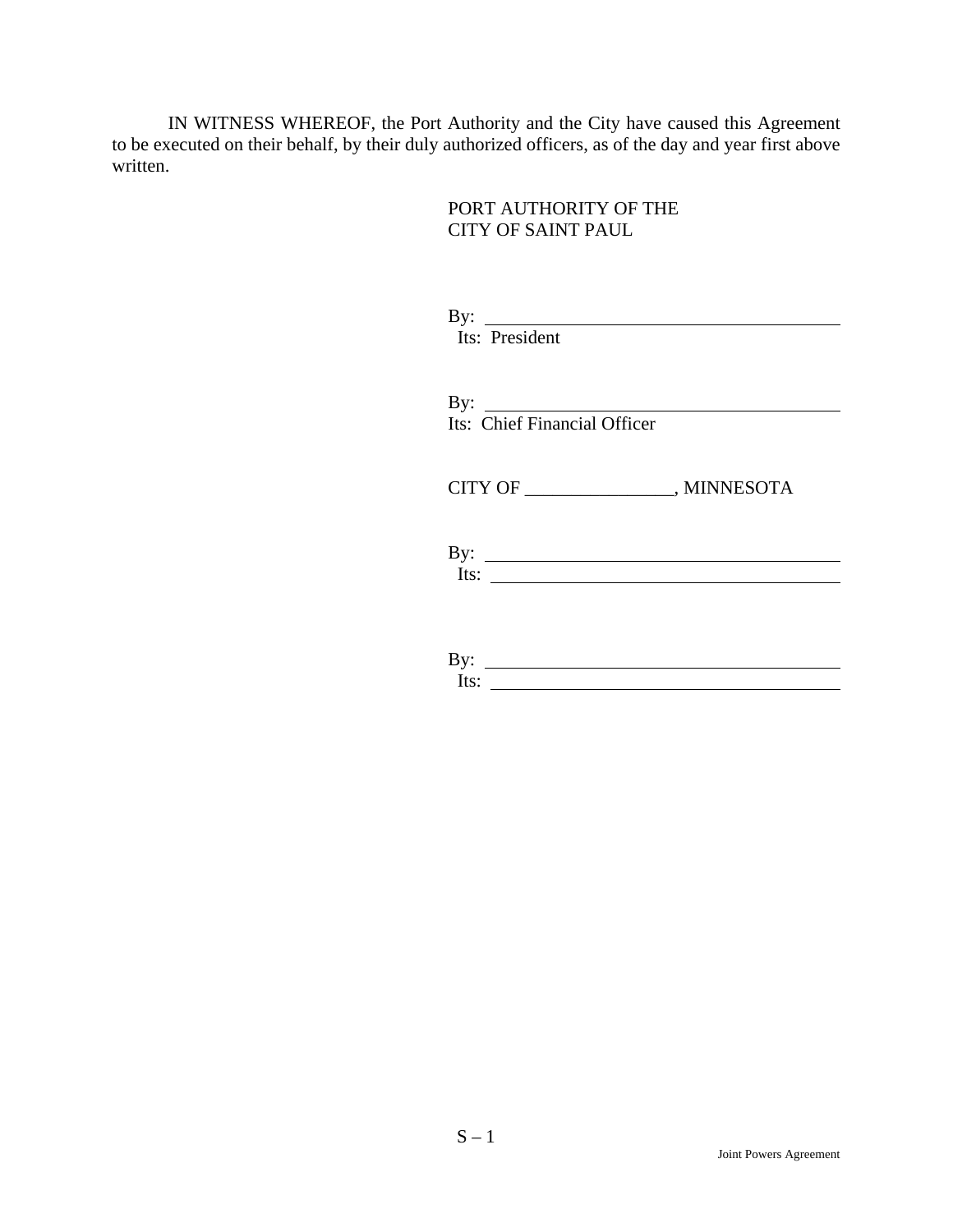## EXHIBIT A

Extract of Minutes of Meeting of the City Council of the City of \_\_\_\_\_\_\_\_\_\_\_\_\_, Minnesota

Pursuant to due call and notice thereof, a regular meeting of the City Council of the City

of \_\_\_\_\_\_\_\_\_\_\_\_\_\_ (the "City"), was duly held at the City Hall in the City, on \_\_\_\_\_\_\_\_,

 $, 20$   $, at$   $P.M.$ 

The following members were present:

and the following were absent:

\* \* \* \* \* \* \* \* \*

The Mayor announced that the next order of business was consideration of the

designation of the Port Authority of the City of Saint Paul to implement and administer a

program under Minnesota Statutes, Sections 216C.435 and 216C.436 and Chapter 429 and

471.59 on behalf of the City.

Member \_\_\_\_\_\_\_\_\_\_\_\_\_\_\_\_\_\_\_\_\_\_\_ introduced the following resolution and moved its

adoption, the reading of which had been dispensed with by unanimous consent:

RESOLUTION NO. \_\_\_\_\_\_\_

RESOLUTION DESIGNATING THE PORT AUTHORITY TO IMPLEMENT AND ADMINISTER A PROJECT ASSESSED CLEAN ENERGY IMPROVEMENT FINANCING ON BEHALF OF THE CITY, AND PROVIDING FOR THE IMPOSITION OF SPECIAL ASSESSMENTS AS NEEDED IN CONNECTION WITH THAT PROGRAM

**BE IT RESOLVED** by the City Council of the City of \_\_\_\_\_\_\_\_\_\_\_\_\_\_\_\_\_\_\_\_ (the "City"), as follows:

1. The Port Authority of the City of Saint Paul (the "**Port Authority**") has established the Property Assessed Clean Energy Program ("**PACE OF MN**") to finance the acquisition and construction or installation of energy efficiency and conservation improvements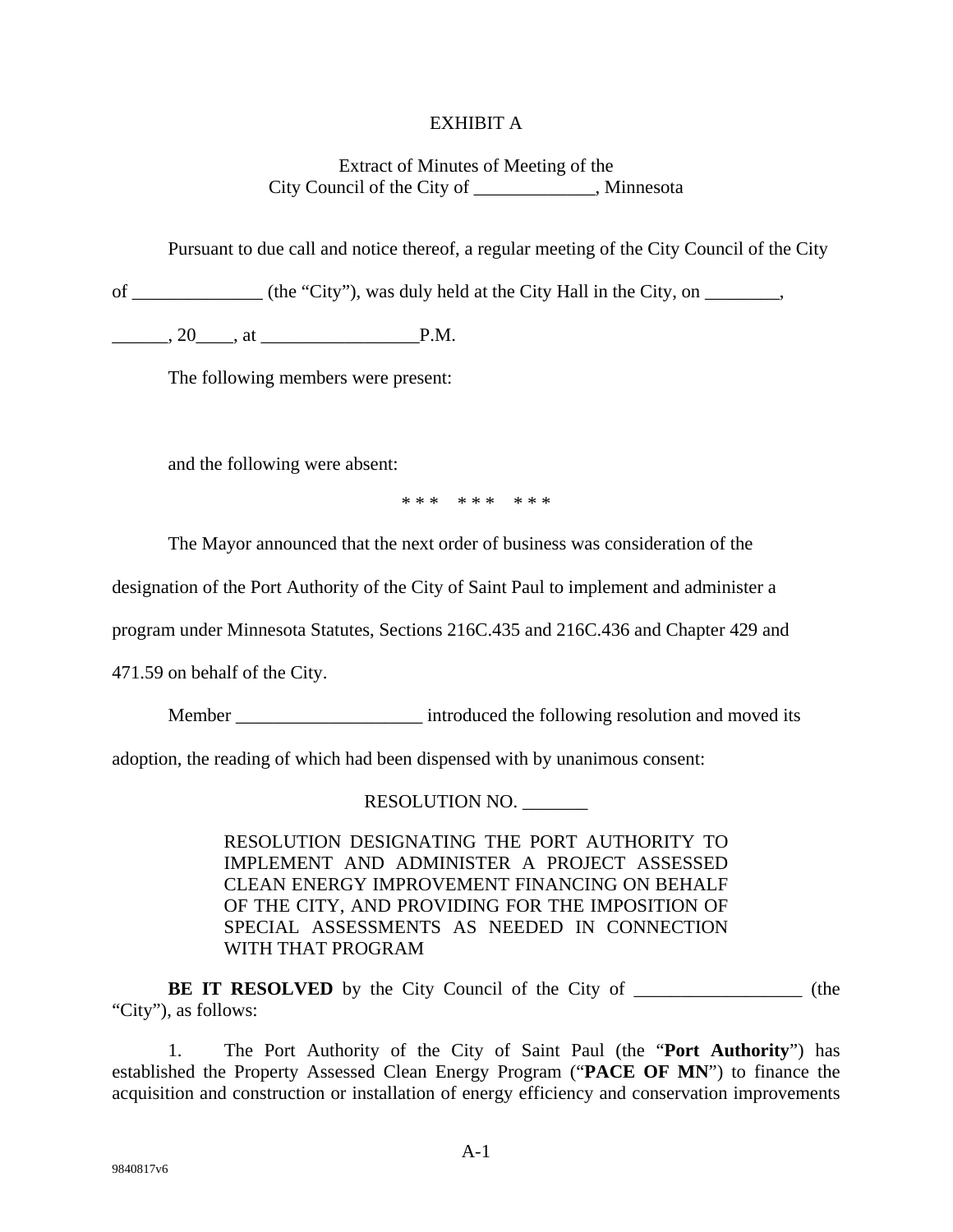(the "**Improvements**"), on properties located throughout the State of Minnesota through the use of special assessments pursuant to Minnesota Statutes Sections 216C.435 and 216C.436 and Chapter 429 and 471.59 (the "Act").

2. The City has received and approved one or more applications and petitions for Special Assessments from owners of property located in the City desiring to participate in and receive financing pursuant to the Act.

3. In order to finance the Improvements, the City hereby determines that it is beneficial to participate in PACE OF MN, and to designate the Port Authority as the implementor and administrator of that program on behalf of the City for purposes of financing Improvements located within the City.

4. The City understands that the Port Authority may obtain funding from designated lending institutions or may issue its PACE OF MN special assessment revenue bond(s) to finance the Improvements, and that the sole security for the loan(s) or bond(s) will be special assessments imposed by the other cities participating in PACE OF MN.

5. To facilitate and encourage the financing of Improvements located within the City, the City covenants to levy assessments for said Improvements on the property so benefitted, in accordance with the Application and Petition for Special Assessments received from the owner(s) of the Property and approved by the Port Authority. The interest rate on the Special Assessments shall be the interest rate on the Loan(s) or Bond(s), and may include additional interest.

6. After imposition of the special assessments, the City shall collect such assessments and remit them to the Port Authority for use in the repayment of the Loan(s) or Bond(s). The City will take all actions permitted by law to recover the assessments, including without limitation, reinstating the outstanding balance of assessments when the land returns to private ownership, in accordance with Minn. Stat. Section 429.071, Subd. 4.

 7. The Mayor and City Clerk are authorized to execute on behalf of the City, any documents, certificates or agreements necessary to implement the program authorized by this resolution.

The motion for the adoption of the foregoing resolution was duly seconded by Member

\_\_\_\_\_\_\_\_\_\_\_\_\_\_ upon vote being taken thereon the following voted in favor thereof:

and the following voted against the same:

whereupon said resolution was declared duly passed and adopted.